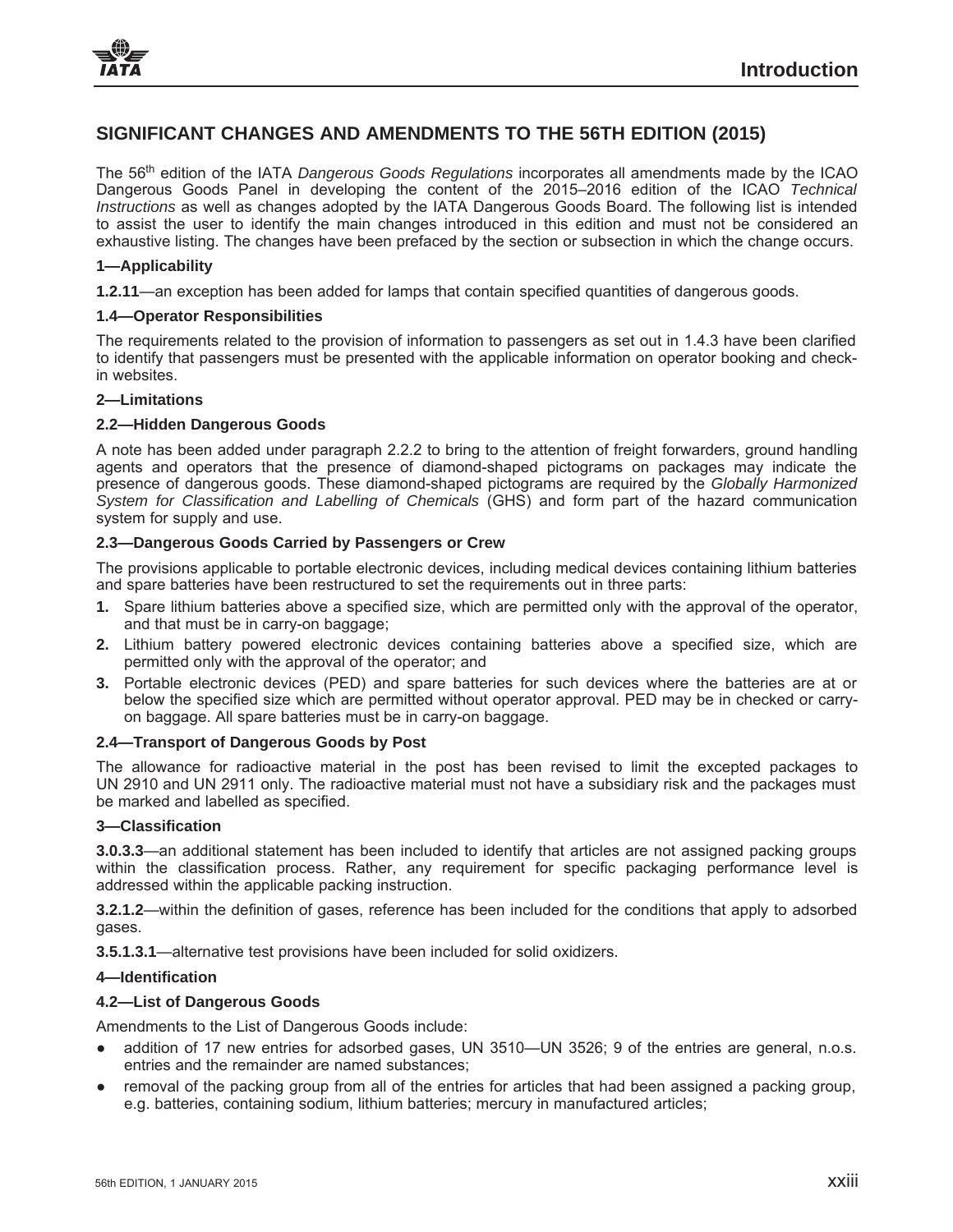- the proper shipping names "air bag inflators", "air bag modules" and "seat belt pretensioners" assigned to UN 0503 and UN 3268 have been deleted and replaced by "**Safety devices, pyrotechnic**" for UN 0503, and "**Safety devices** electrically initiated" for UN 3268;
- the proper shipping names "blue asbestos" and "brown asbestos" assigned to UN 2212 and "white asbestos" assigned to UN 2590 have been deleted and replaced by "**Asbestos, amphibole**, (amosite, tremolite, actinolite, anthophyllite, crocidolite)" for UN 2212, and "**Asbestos, chrysotile** " for UN 2590;
- Ɣ a new entry UN 3508, **Capacitor, asymmetric** has been added, and the existing proper shipping name "capacitor" for UN 3499 has been revised to become **Capacitor, electric double-layer**;
- Ɣ the entry UN 3090, **Lithium metal batteries** has been amended to show "forbidden" across columns I/J to identify that these batteries are now restricted to Cargo Aircraft Only. There is no change to the entries for UN 3091, lithium metal batteries packed with equipment or lithium metal batteries contained in equipment;
- Ɣ a new entry UN 3507, "**Uranium hexafluoride, radioactive material, excepted package**, less than 0.1 kg per package, non-fissile or fissile-excepted". This substance is assigned to Class 8, PG I, see also Special Provision A194 and Packing Instruction 877.

## **4.4—Special Provisions**

**A32** and **A115**—have been revised to make reference to "safety devices"

**A69**—has been revised to remove the provisions for lamps, which are now addressed under an exception, see 1.2.11.

**A78**—has been revised to more clearly specify the provisions applicable to radioactive material with a subsidiary risk.

**A192**—is a new special provision that is assigned to **Paint**, **Paint related material**, **Paint, corrosive, flammable**, **Paint related material, corrosive, flammable**, **Paint, flammable, corrosive**, **Paint related material, flammable, corrosive**, **Printing ink** and **Printing ink related material**. The special provision allows the shipper to just use the "related material" proper shipping name on the Shipper's Declaration and the package marking when substances assigned to the standard entry and to the "related material" entry are in the same package.

**A194**—is assigned to the new entry **Uranium hexafluoride, radioactive material, excepted package** that sets out that, notwithstanding that the substance is in an excepted package, it is assigned to Class 8 and that certain conditions must be met when shipping the substance.

**A196**—is assigned to the new entry **Capacitor, asymmetric**. The special provision sets out certain design conditions that apply to these articles and conditions under which some asymmetric capacitors may be shipped as "not restricted".

**A197**—is a new special provision assigned to environmentally substances, UN 3077 and UN 3082 that allows these substances to be shipped as "not restricted" provided that the net quantity in any receptacle does not exceed 5 kg or 5 L and the packaging used meets defined standards.

**A198**—identifies that bhusa, hay and straw, UN 1327 is "not restricted" provided that the bhusa, hay or straw is not wet, damp or contaminated with oil.

**A199**—is a new special provision assigned against the entry for **Batteries, nickel-metal hydride**. The special provision identifies that UN 3496 only applies in sea transport and that provided that nickel-metal hydride batteries are prepared in accordance with the special provision they are "not restricted" in air transport.

**A200**—is assigned against the new entry UN 3509 **Packaging discarded, empty, uncleaned**. The special provision identifies that the entry, and these packagings are forbidden in air transport. Packagings that still contain a residue of dangerous goods are addressed in 5.0.2.13.5.1.

**A201**—is a new special provision assigned against UN 3090 **Lithium metal batteries** to identify that lithium metal batteries may be carried on a passenger aircraft subject to specific limitations on the size and quantity of lithium metal batteries in a package and per consignment. The detail of these limitations are set out in the Supplement to the ICAO Technical Instructions.

**A806**—that was applicable to Batteries, nickel metal hydride has been deleted as this has been replaced by Special Provision A199.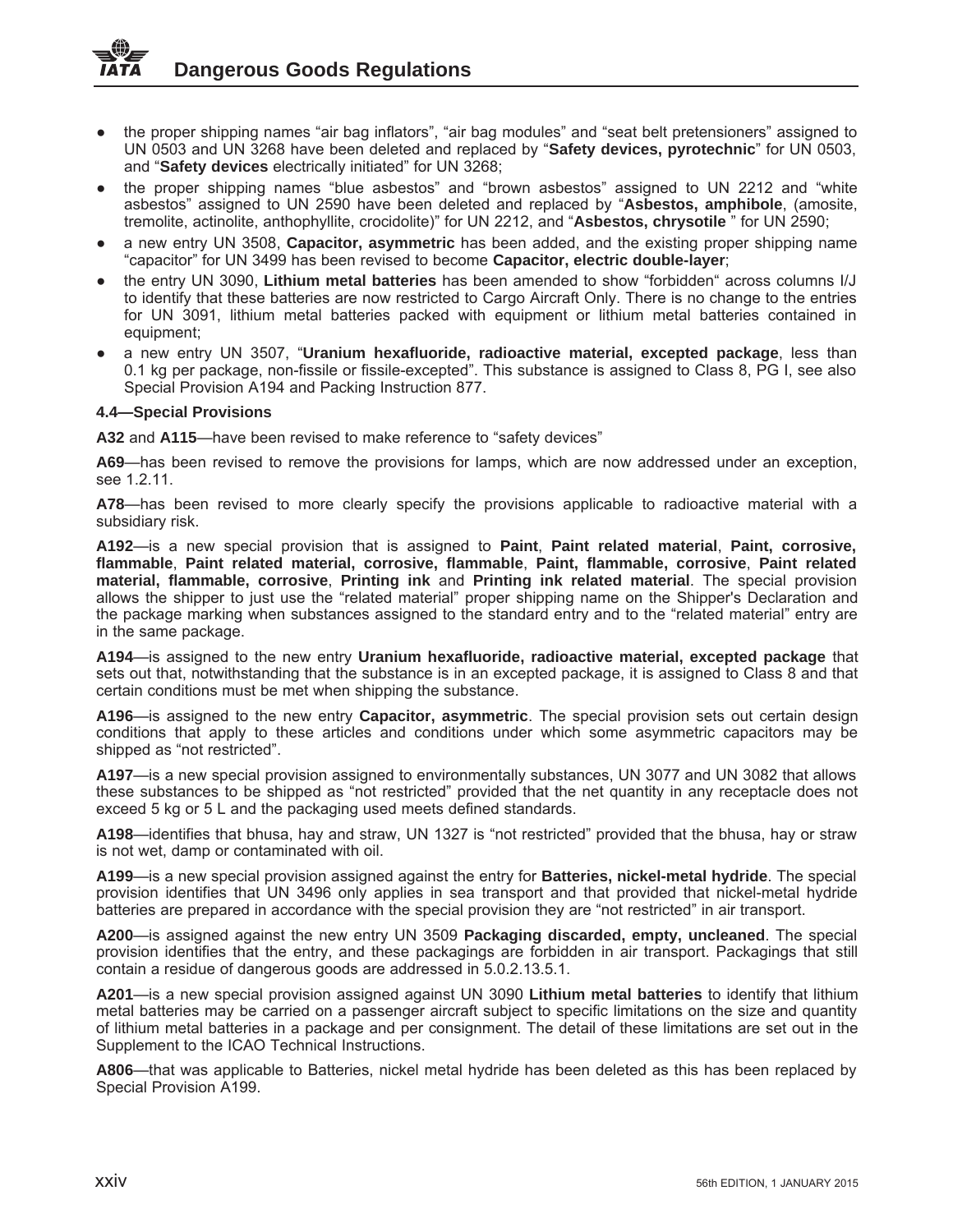## **5—Packing**

**5.0.1.5**—Overpacks. The restrictions applicable to overpacks containing packages bearing the Cargo Aircraft Only label previously shown in 5.0.1.5.3 have been deleted.

**5.0.2.12.3**—Clarification has been added that the use of supplementary packagings within an outer packaging is permitted provided that all relevant requirements for the packagings are met.

## **Packing Instructions**

**PI 203 and PI Y203**—These packing instructions have been revised and reformatted to align to the format of other packing instructions. Clarification has been added that aerosols, gas cartridges and receptacles, small containing gas are considered as an inner packaging for the purposes of these packing instructions. The types of permitted packagings has been revised and expanded.

**PI 213**—Applicable to fire extinguishers has been revised to make reference to requirements for large fire extinguishers.

**PI 219**—Is a new packing instruction added for the new entries for adsorbed gases.

**PI 457**—That applies to UN 3241, **2-Bromo-2-nitropropane-1,3-diol** has been revised to remove all metal outer and single packagings from the list of permitted packagings.

**PI 877**—Is a new packing instruction added for UN 3507, **Uranium hexafluoride, radioactive material, excepted package**.

**PI 966 and PI 969**—These packing instructions apply to lithium ion and lithium metal batteries packed with equipment respectively. The provisions have been revised to clarify that the number of lithium batteries in a package must not exceed the number for the equipment's operation plus two spares.

**PI 968**—In accordance with the change in Table 4.2 to limit UN 3090, **Lithium metal batteries** to cargo aircraft only, the provisions of PI 968 have been revised to identify that these batteries are not permitted on passenger aircraft. This includes a requirement that packages prepared in accordance with Section II must bear a Cargo Aircraft Only label in addition to the lithium battery handling label, and also that packages in Section II are subject to the conditions for consolidations and removes the allowance for these packages to be placed in a unit load device, except by the operator.

## **6—Packaging Specifications and Performance Tests**

**6.4.2**—This subsection has been significantly revised to bring in reference to new ISO standards and also to identify the period during which the ISO standards may be applied for manufacture.

**6.4.4**—The test requirements for aerosols, gas cartridges and receptacles, small containing gas have been revised with clear requirements now included for the leakage rates permitted for gas cartridges and receptacles, small containing gas.

#### **7—Marking & Labelling**

The size and dimensions for all hazard and handling labels has been more clearly specified.

**7.1.7**—A new provision mandating the minimum size of the lettering of the "overpack" marking has been added. The provision becomes mandatory from 1 January 2016.

#### **8—Documentation**

**8.1.6.11.6**—A new paragraph has been added to identify that when viscous flammable liquids are assigned to Packing Group III in accordance with 3.3.3.1.1 that a statement to effect must be added to the Shipper's Declaration.

**8.1.6.11.7**—A paragraph has been added to clarify that for shipments of lithium batteries prepared under Section IB of PI 965 and PI 968 that the information required on the additional document may be included on the Shipper's Declaration or may be on an additional document.

A new paragraph, 8.2.6.2 has been added to recommend that shippers should identify "not restricted" on the air waybill when the packages bear diamond-shaped pictograms required by the *Globally Harmonized System for Classification and Labelling of Chemicals* (GHS), but where the substance(s) do not meet the classification criteria as dangerous goods.